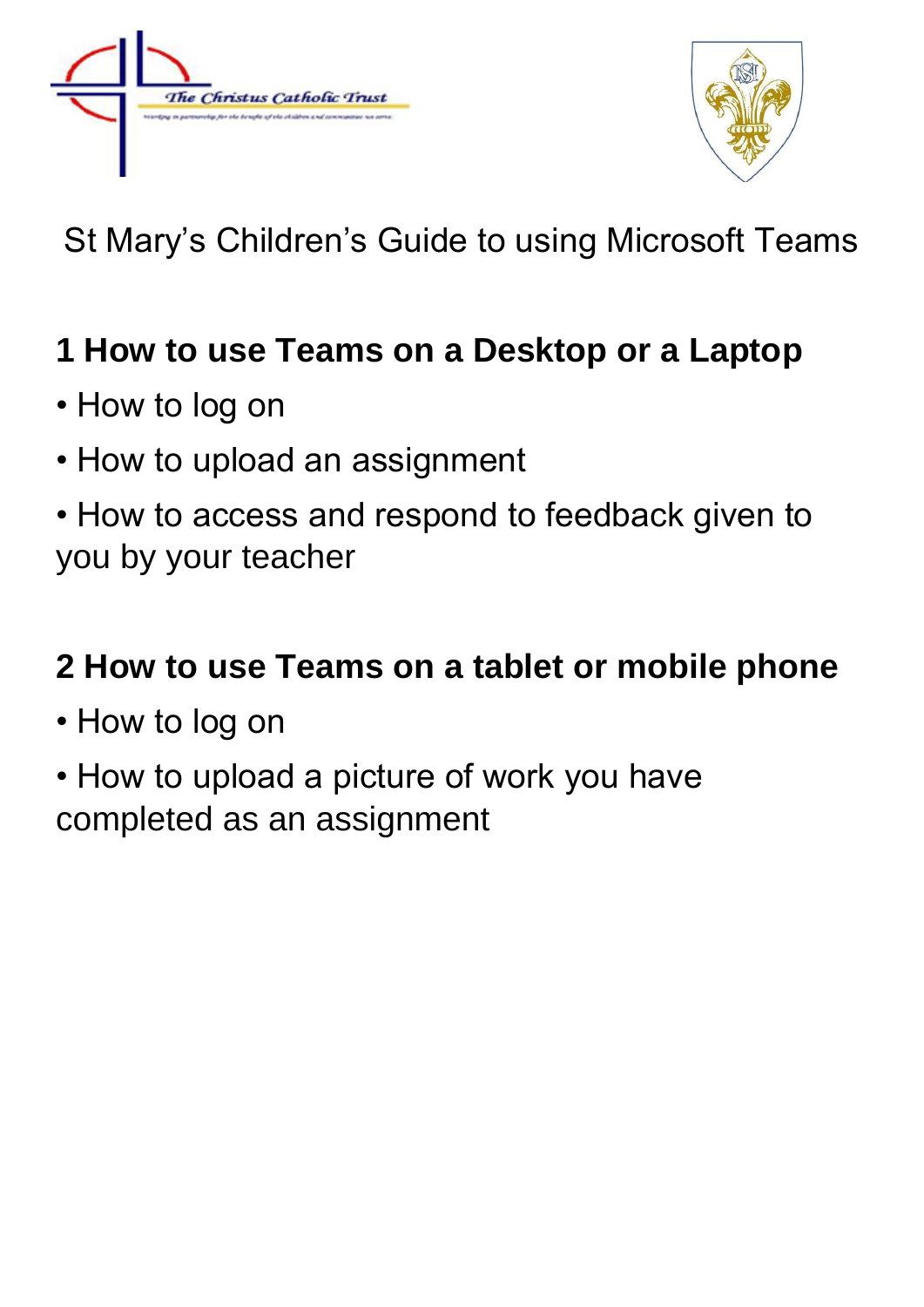## **SECTION 1 – USING TEAMS ON A DESKTOP OR A LAPTOP Teams – How to Login**

On any web browser, e.g. Google Chrome, Internet Explorer, Safari etc, go to www.office.com



Click sign in and with your full school email address which is your first initial surname followed by @stmarystilbury.co.uk. Example Flossie Smith is in year 1, her email address is [FSmith@stmarystilbury.co.uk](mailto:FSmith@stmarystilbury.co.uk) You will then be directed to the log in page where you enter your password. This password has been given to you by your teacher and is case sensitive so enter it carefully. Once you sign in you will see the page below.





You should now see all the Teams that we have set up for you at school. If for any reason you are in a wrong Team, put a message in the helpdesk and we will get you moved to the correct one. You can also install the desktop version of Teams for free.

Your teacher can set assignments for you to complete. You will see a new notification every time your teachers sets a new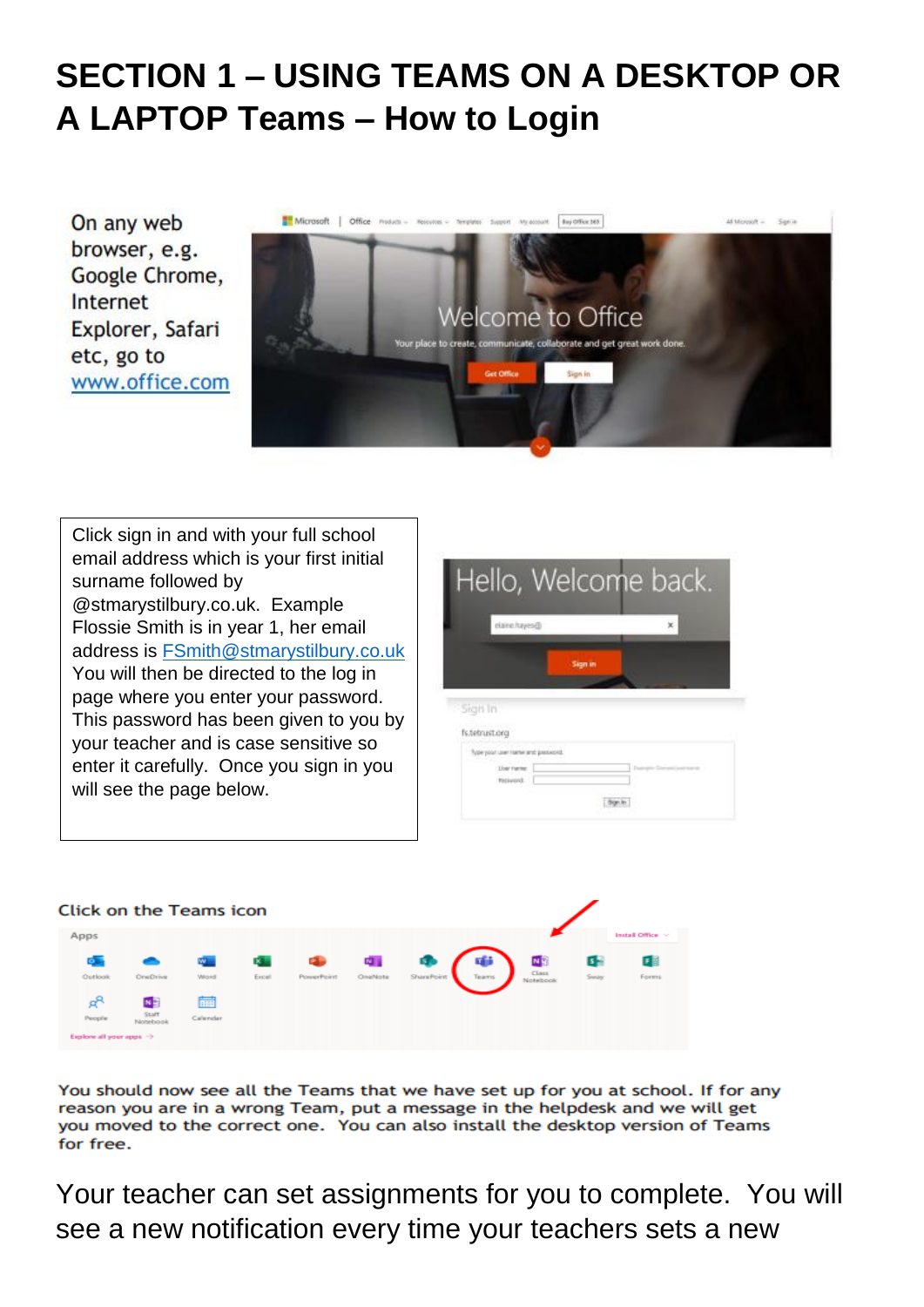assignment for you, which is circled in blue. By clicking on this notification, you will be taken to the assignments page. You may also click the assignments button in the left-hand menu to see all the different assignments set by your teacher, or you can click into your class and click on the assignments button circled in yellow.



Click on the assignment to access the task.

To add some work, we first need to create a new document, then complete our work in it.

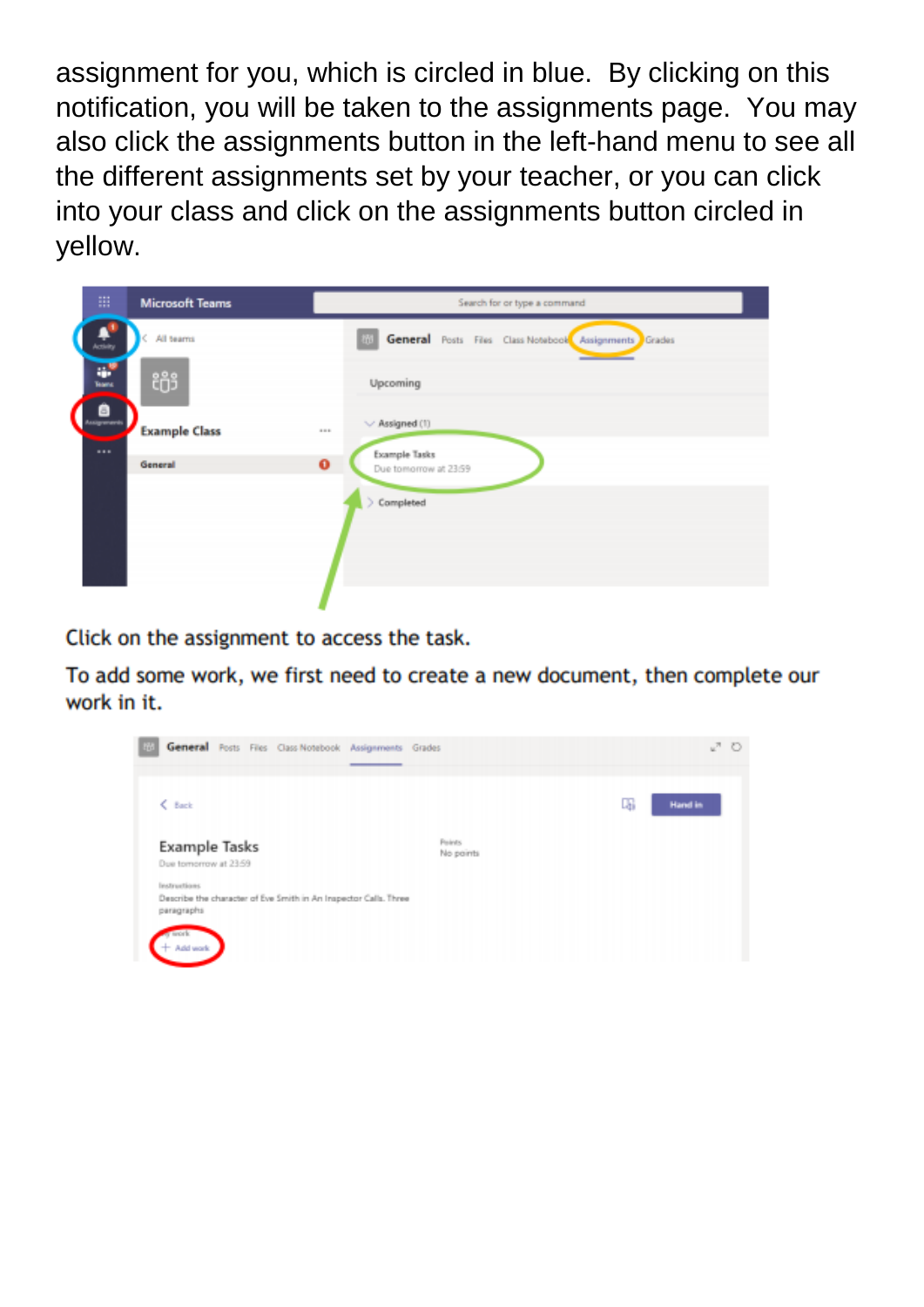#### Using a new file

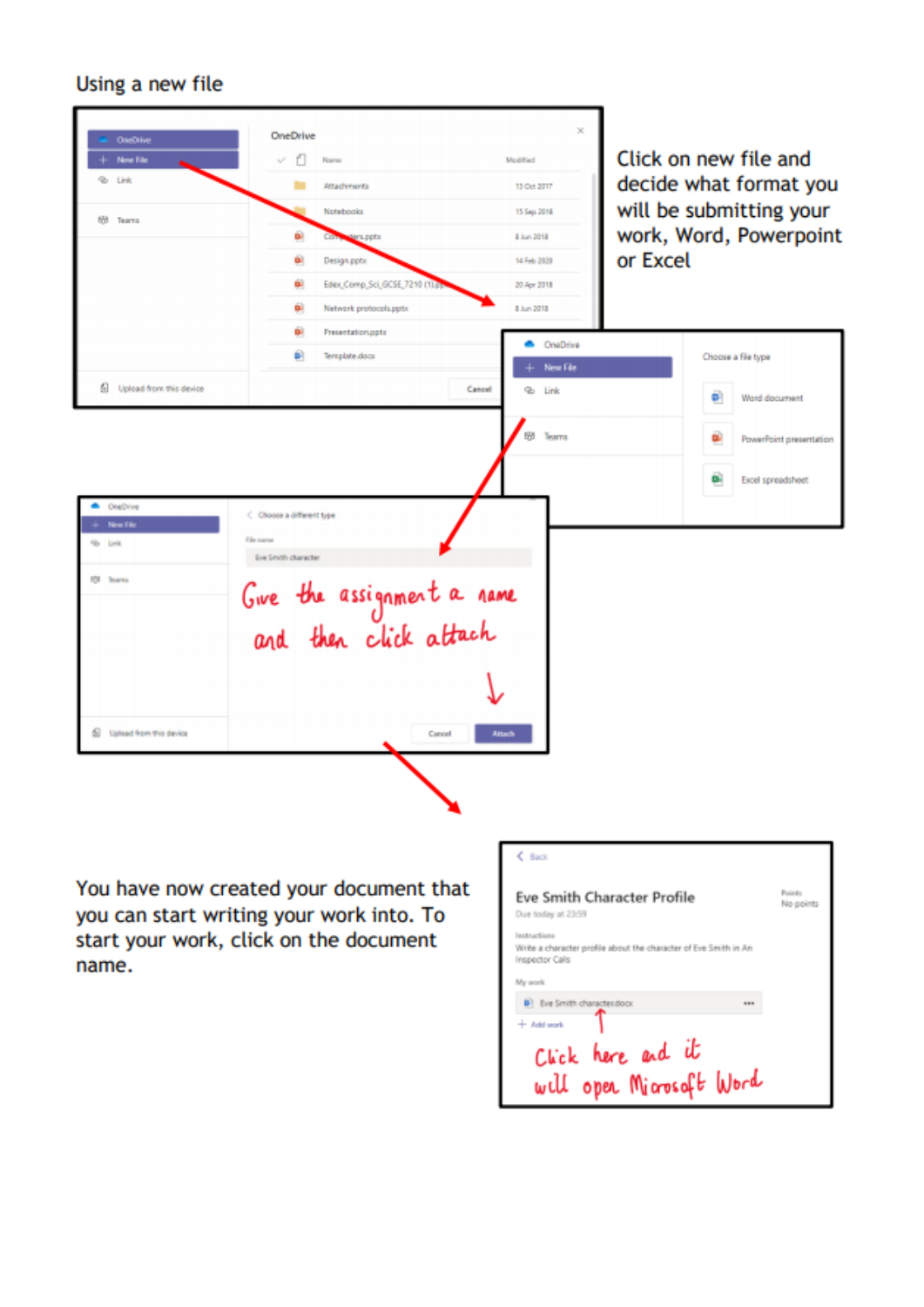Chevrolette and Home Insert Layout v|H v A' A' B I U L v A v A … | H v H v ヨ ヨ H v … | A v | D Find v | 8 Diction ワッ ロッ dr Calibri Body) Type your work in here and when you are finished, click close. It saves automotically once<br>you click close Dwords English (25)

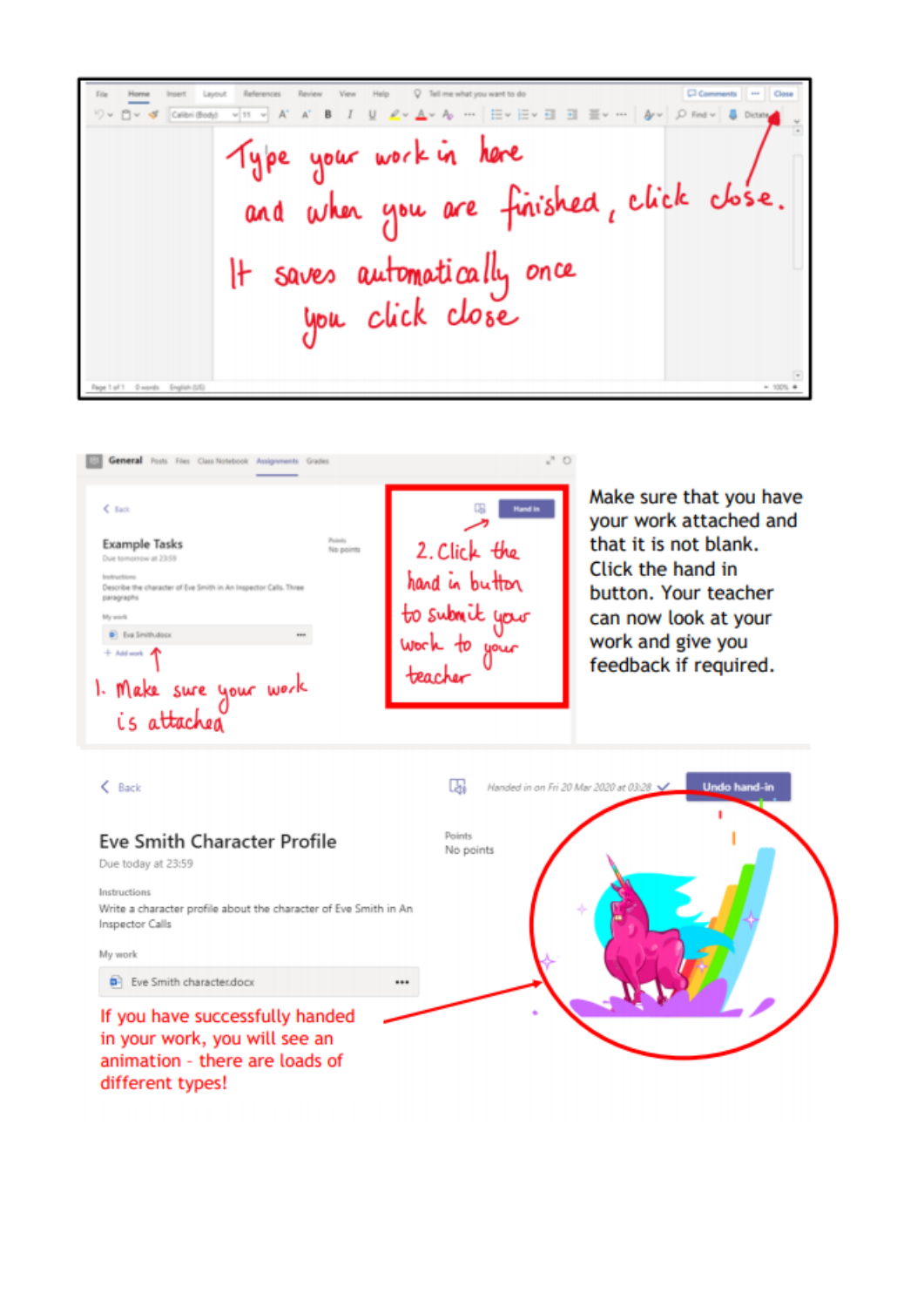#### Teams - Getting feedback and responding to feedback



This piece of work has been looked at by this student's teacher and been given some feedback circled in red. You can click on the file to open it and act on the feedback given to you by your teacher, before handing it in again.

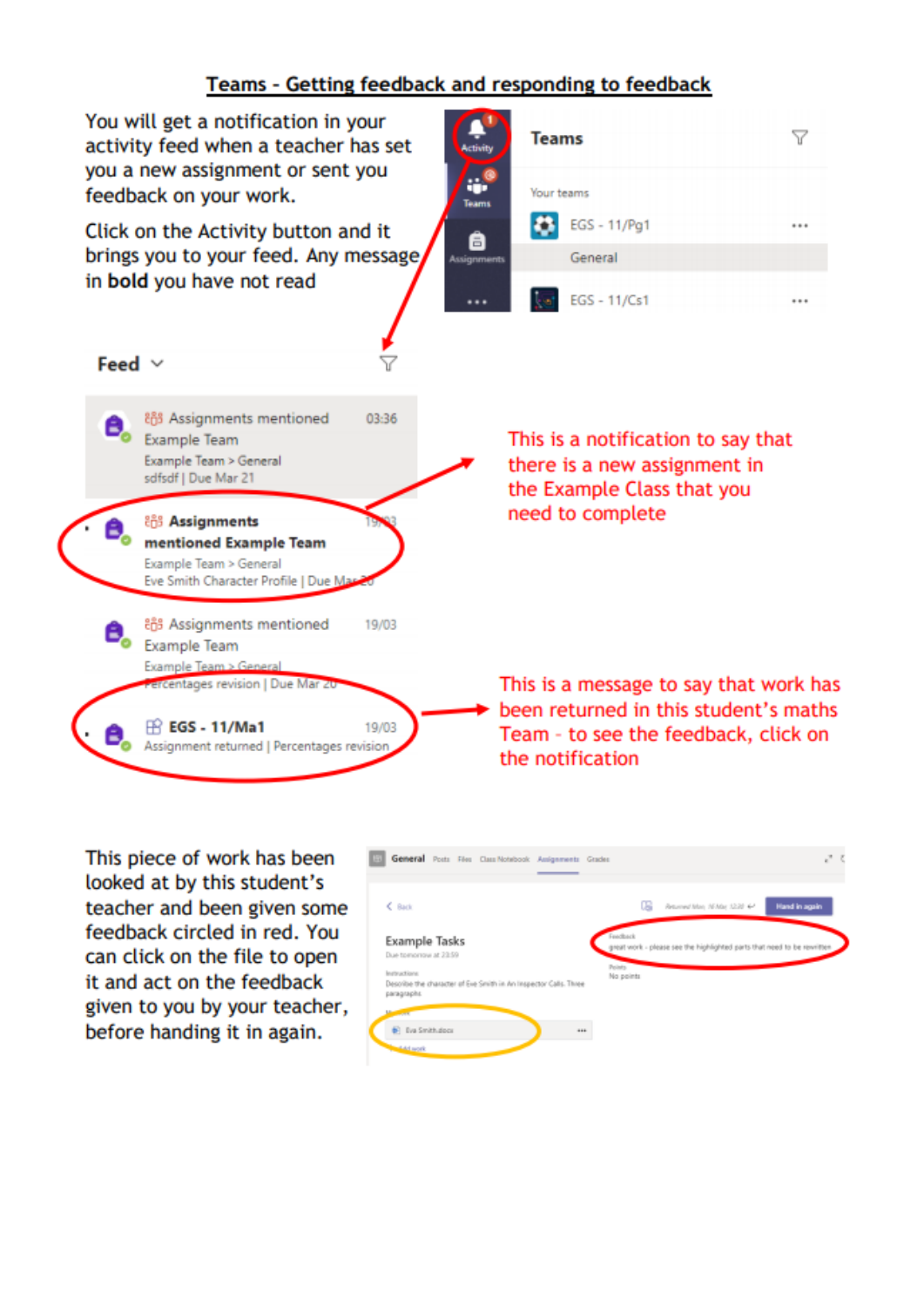# **Section 2 – Using Teams on a tablet or phone – Teams -Downloading the Teams app**

 $-13.46$ 

 $O$  teams

Aicrosoft Teams

 $478\%$ 

⊕

**Cancel** 

The Microsoft Teams app is available for free on the App Store (iPad and iPhone) or Google Play store (Android tablets and phones). Search for Teams and look for the purple Teams icon circled in red and download. Once it is downloaded, open the app and log in.



Click sign in and with your full school email address which is your first initial surname followed by @stmarystilbury.co.uk. Example Flossie Smith is in year 1, her email address is [FSmith@stmarystilbury.co.uk](mailto:FSmith@stmarystilbury.co.uk) You will then be directed to the log in page where you enter your password. This password has been given to you by your teacher and is case sensitive so enter it carefully. Once you sign in you will see the page below.



Turn on notifications for Teams so that you get an instant notification when your teacher has set you a new piece work, posted an important message or sent you some feedback on work you submitted. If you are joining a virtual classroom you need to click allow, but during the virtual classroom, you will be turning the microphone off.